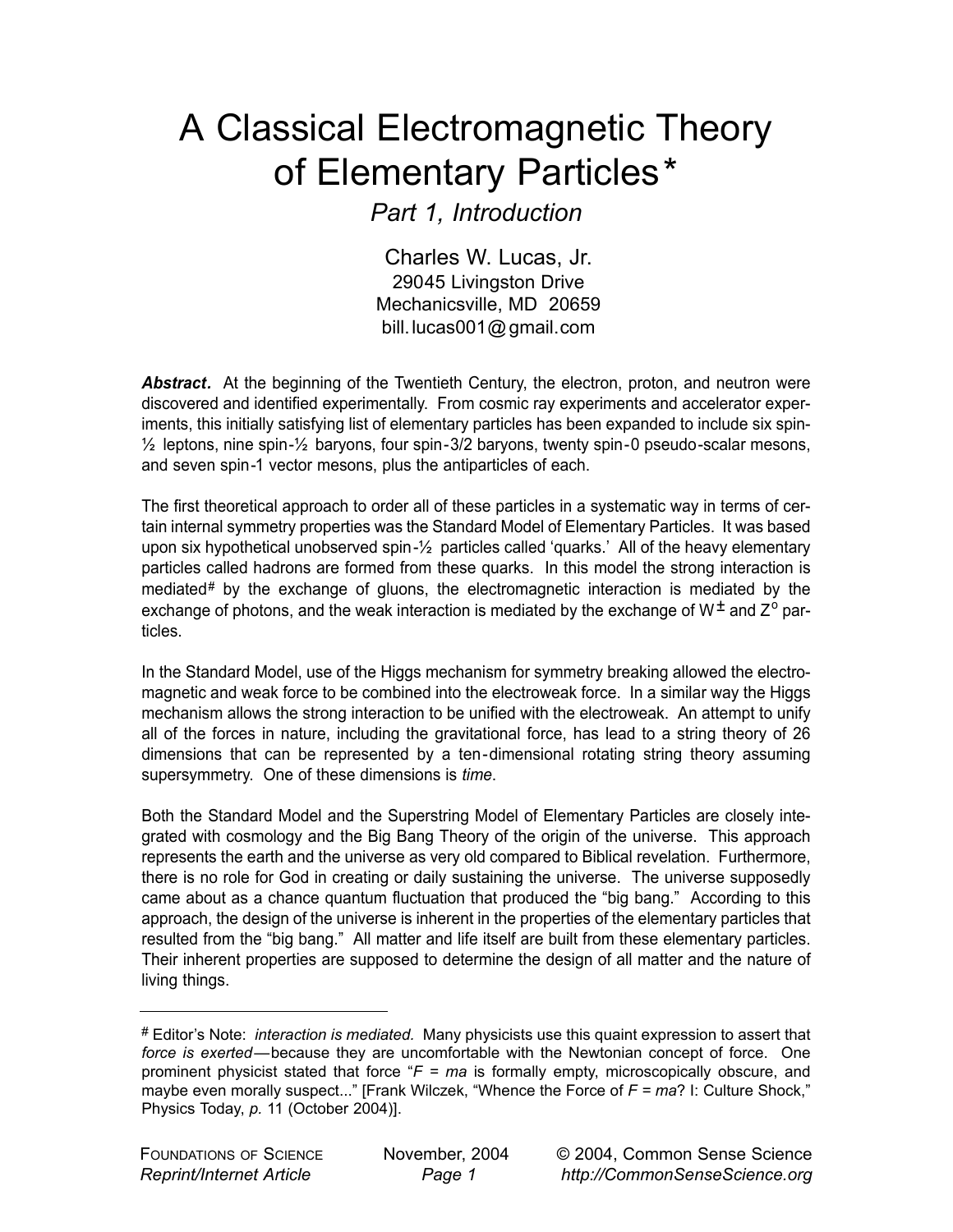A new classical electrodynamic approach is presented in this paper to explain the existence of all the observed elementary particles and their internal symmetries. This classical approach is based on the plasma physics experiments of Winston Bostick with plasmons that indicate how continuous charge-fibers exist without radiating energy and can be combined to build larger complex stable structures.

In particular, this paper introduces a model consisting of classical electromagnetic charge-fibers in continuous loops that explains the existence of all the observed elementary particles above. It explains the *physical origin* of the six quarks and six leptons that is unexplained in the Standard Model. Furthermore, it explains the physical origin of the ten dimensions of the Supersymmetric String Theory and how six of these dimensions curl up to be non-observable.

This initial draft of a new purely classical electromagnetic model of elementary particles appears capable of accomplishing the scientists' goal of a unified theory of elementary particles and forces in a simply elegant manner. It is significant to the Judeo-Christian community, because it is purely electromagnetic in origin in agreement with the scriptures. Also the model shows remarkable symmetry in the design of elementary particles uniquely identifying them with the creator God. The model is based on the Biblical and classical notion of *cause and effect* instead of the *random-chance* of Quantum Theory. It has significant cosmological implications for the structure of the solar system, galaxies, and the universe itself [0].

*History of Atomism.* The concept of a particle is a natural idealization of the everyday observation of matter in the form of rocks and small dirt-particles. These are stable objects that move as a whole and obey simple laws of motion. However, neither of these is structureless. If sufficiently large forces are applied to them, they can readily be broken apart into smaller pieces.

The notion that there must be some set of smallest constituent parts, which are the building blocks of all matter, is very old. Democritus (born about 460 B.C. in Abdura, Thrace, Greece) is commonly credited with introducing this idea. His



**Figure 1.** Building Blocks of Standard Model of Elementary Particles [2]

FOUNDATIONS OF SCIENCE *Reprint/Internet Article*

© 2004, Common Sense Science *http://CommonSenseScience.org*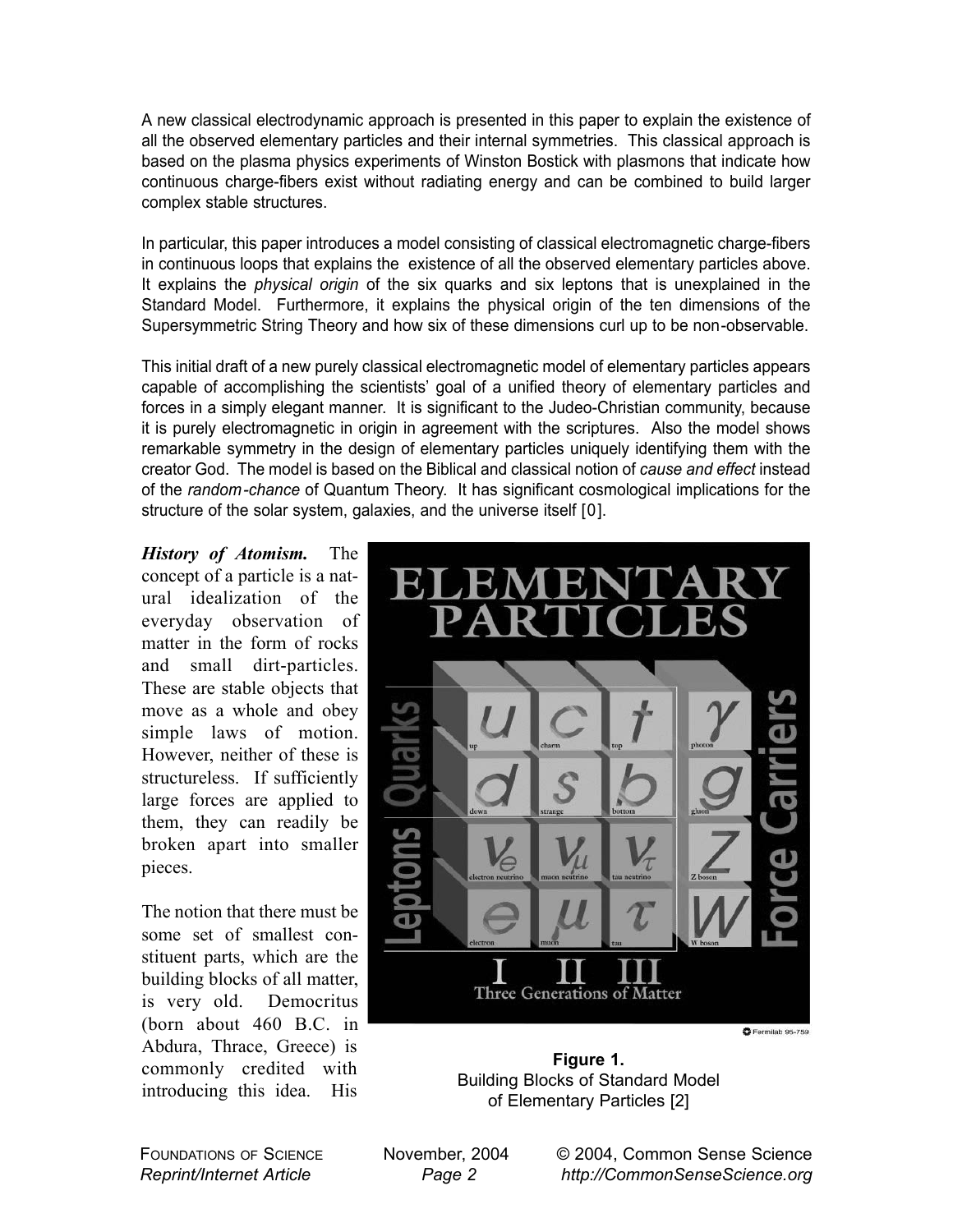concept of the building block consisting of *small particles with hooks on them* is quite different from our notions today. Nevertheless, he did introduce the word, which in English translates as 'atom,' to describe the building blocks—whatever they might be.

Over time, the word 'atom' has acquired a meaning that only partly matches Democritus's idea. Atoms are defined to be the smallest part of a chemical element that still retains the properties of the element. This type of atom is no longer considered indivisible. Nowadays, atoms are known to consist of a small nucleus made of shells or layers of neutrons and protons surrounded by shells of bound electrons.

In the 1930's, protons, neutrons, and electrons were thought to be the smallest objects into which matter could be divided. They were called 'elementary particles.' The word elementary meant in those days "having no smaller constituent parts" or 'indivisible.' They were the new 'atoms' in the original sense.

Later experiments allowed scientists to infer yet another layer of structure within the protons and neutrons consisting of quarks. Over 100 other 'elementary particles' have been discovered between 1930 and the present time [1]. Physicists believe that these elementary particles, called 'hadrons,' are all made up of quarks and /or antiquarks.

Once quarks were discovered (invented might be a more accurate word), all hadrons were considered to be composite particles. After that hadrons, such as the neutron and proton, could no longer be called 'elementary' particles. On the other hand leptons, such as the electron, muon, tau, and neutrinos still appeared to be structureless.

**The Standard Model.** The Standard Model of Elementary Particles was developed to provide a theoretical framework (largely mathematical instead of physical) for describing the fundamental particles of matter and all the forces by which they interact (except for gravity). According to this model there are two kinds of fermions, or matter-particles, called 'quarks' and 'leptons' which are grouped into three 'generations' of increasing mass. Leptons include the electron, muon, tau, and the neutrinos (see Figure 1).

Scientists have identified four types of forces acting upon elementary particles, *i.e*. the strong and weak nuclear forces, the electromagnetic force, and the gravitational force.

- 1. The strong interaction force is responsible for quarks 'sticking' together to form protons, neutrons, and other hadrons.
- 2. The weak interaction force describes the forces between electrons (or positrons) and nucleons. It describes the decay of heavy particles (hadrons) into smaller particles such as nucleons, electrons, positrons, *etc.*
- 3. The electromagnetic force binds electrons in shells to atomic nuclei to form atoms. Also it binds atoms together to form molecules.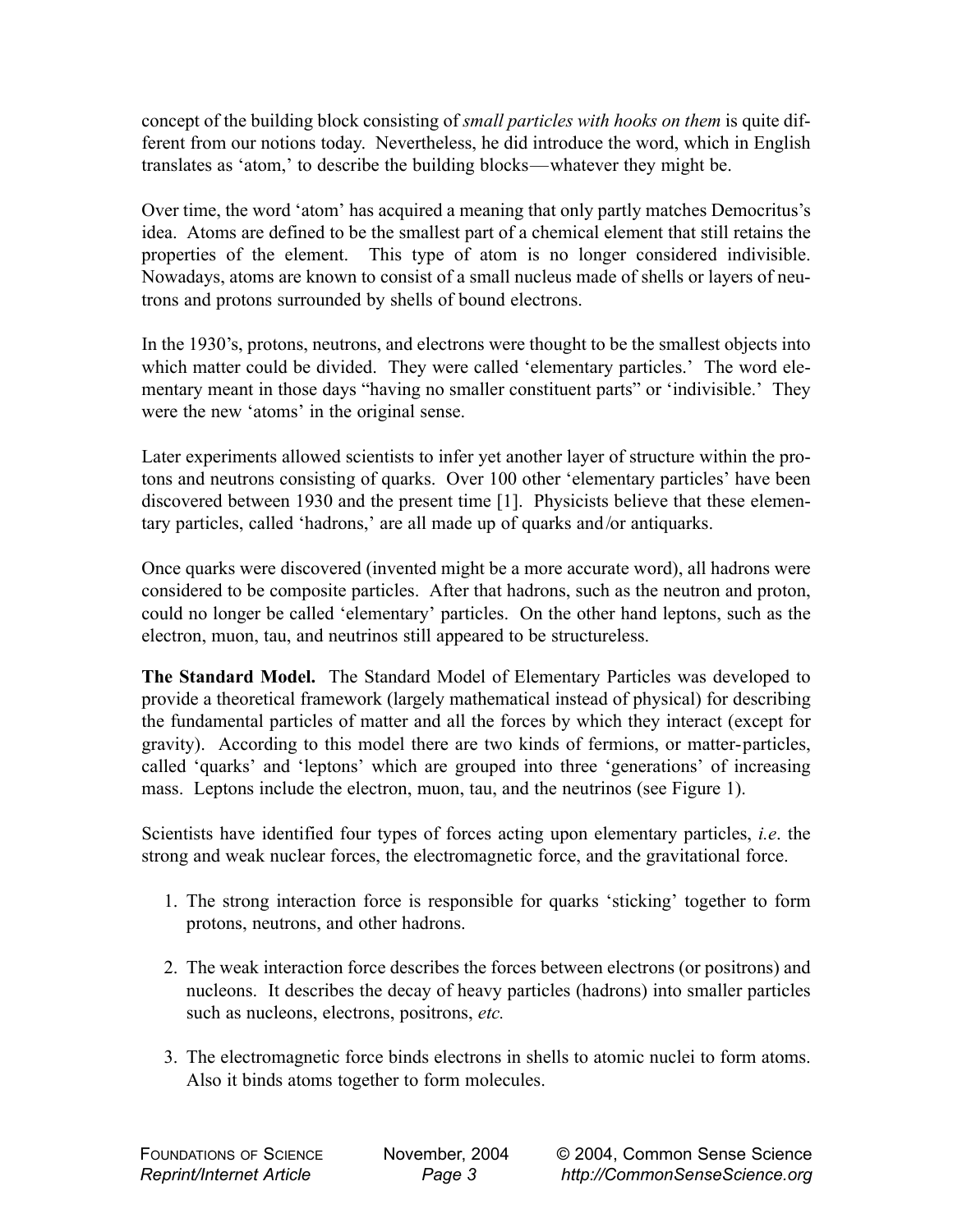4. The gravitational force acts between large collections of atoms. Even though gravity is the weakest of the four forces, it is the dominant force in our everyday life and throughout the universe.

The chart below summarizes the information on the dominant range of each of the forces:

| $10^{-20} - 10^{-18}$ m      | $10^{-15} - 10^{-14}$ m | $10^{-10} - 10^{-9}$ m                                    | $10^{-6}$ m - $\infty$ |
|------------------------------|-------------------------|-----------------------------------------------------------|------------------------|
| Strong $(g)$                 | Weak $(W^+, W^-, Z^0)$  | Electromagnetic $(\gamma)$                                | Gravity $(G)$          |
|                              |                         |                                                           |                        |
| Quarks $\Rightarrow$ Hadrons | <b>Nucleus</b>          | Atoms $\Rightarrow$ Molecules Dust $\Rightarrow$ Galaxies |                        |

**Chart 1. Principal Range of Fundamental Forces**

According to the Standard Model, each fundamental force has a carrier particle that transfers energy, momentum, charge, and other properties from one particle to another particle with the aid of one of the fundamental forces. These carrier particles, which are also elementary particles, are given below:

- 1. Gluon (g) spin-1 particle associated with the strong interactions between quarks
- 2.  $W^+$ ,  $W^-$ ,  $Z^0$  spin-1 particles associated with the weak interaction
- 3. Photon (γ) spin-1 particle associated with the electromagnetic interaction
- 4. Graviton (G) spin-2 particle associated with the gravitational interaction— not yet observed

Ordinary matter is composed of the lightest generation of fermions. Up-quarks and downquarks combine to form the protons and neutrons in the shells of atomic nuclei. Electrons form shells about the atomic nucleus and bind atoms together into molecules.

Over the years, the Standard Model has been successfully used to predict the existence of some new particles and their properties before the particles were experimentally found. The final particle that must be discovered, in order to confirm the complete set of Standard Model predictions, is the Higgs particle.

The Higgs particle is a *boson* or *force-carrier.* It is thought to give mass to the elementary particles through its interaction with them. One of the key measurements used to predict the mass of the Higgs particle is the direction of the decay of Z-particles into bottomquarks and antibottom-quarks. The result of this measurement disagrees significantly with the Standard Model's predicted value. If this decay scheme is not correct, then the CERN Large Electron Positron Collider (LEP) lower limit for the mass of the Higgs particle at 114.1 GEV is too high. In any case, the Standard Model has a dilemma suggesting that there may be still more to be discovered about elementary particles.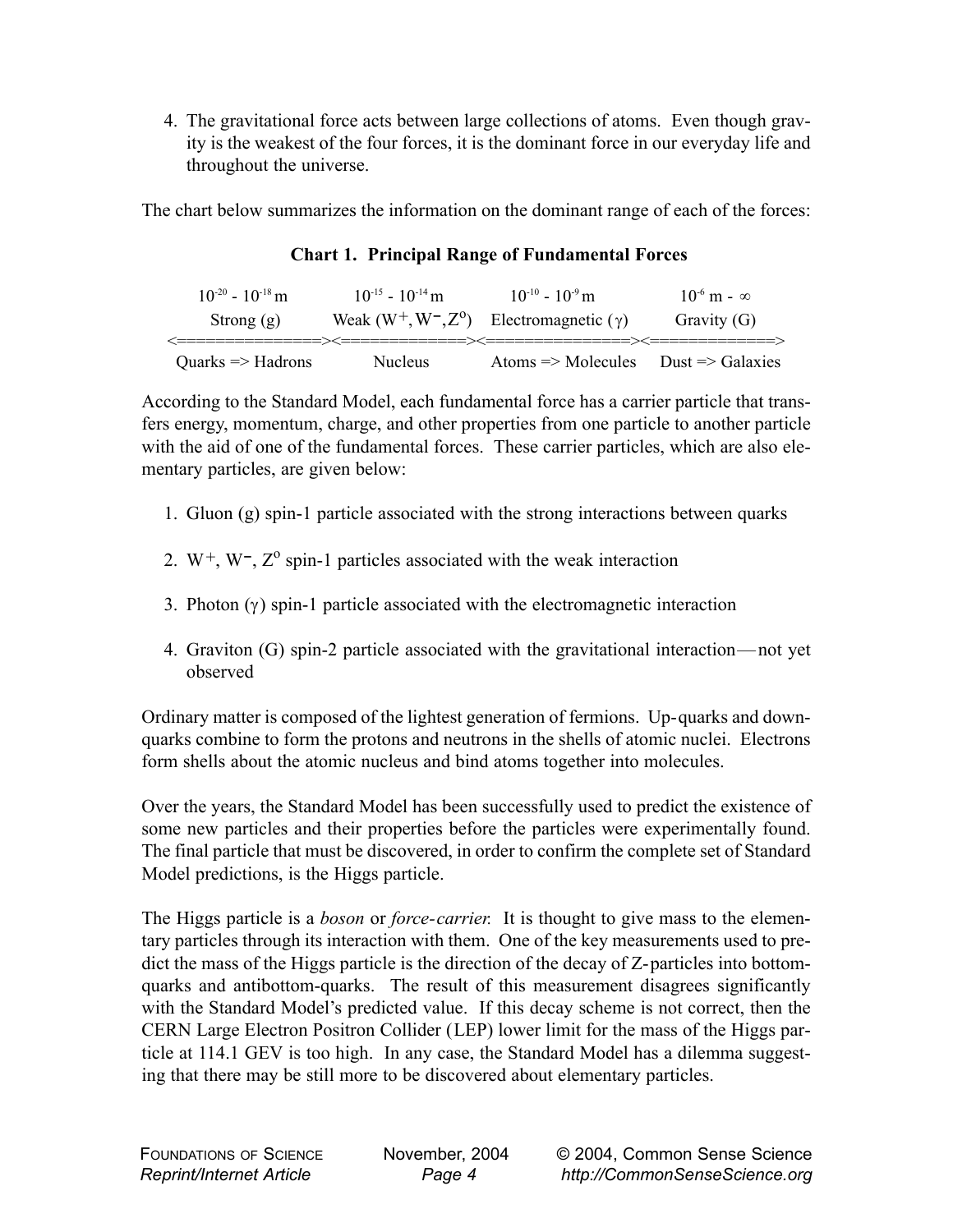There are many questions that the Standard Model leaves unanswered as seen below:

- 1. Are leptons and quarks truly fundamental?
- 2. Are there more particles and forces to be discovered?
- 3. Why are there three kinds of leptons and three kinds of quarks associated with each charge?
- 4. What is the role of muons, taus, and the quarks?
- 5. What do real elementary particles look like physically?
- 6. What is the origin of gravity?
- 7. How is the force of gravity related to the other forces?
- 8. Why are there just three generations of quarks and leptons?
- 9. Why are there just four fundamental forces?
- 10. Could there be more fundamental forces on even smaller scales?

*The Supersymmetric String Model.* The central paradox of the contemporary physics of elementary particles is the apparent incompatibility of its two main theoretical foundations. Einstein's General Theory of Relativity is the foundation which relates the force of gravity to the structure of space and time on a macroscopic level. Quantum Mechanics, the second foundation, describes the atomic and subatomic world. Quantum theories have been formulated for three of the four identified forces of nature, *i.e.* the Strong, Weak, and electromagnetic interactions.

A unification of Relativity and Quantum Theories seems to call for a radically new formulation of the laws of physics at the smallest distance scales. In such a formulation the idea that space and time are continuous sets of points may have to be abandoned. Without a quantum theory of gravity and the conceptual revisions such a theory implies, it appears that a comprehensive description of all the forces of nature may not be realizable.

In String Theory, elementary particles can be thought of as strings. String theories differ fundamentally from quantum-mechanical field theories such as the Quantum Theory of Electromagnetism whose quanta or constituent particles are point-like. Since a string has extension, it can vibrate much like an ordinary violin string. The normal modes of vibration are determined by the tension of the string.

In Quantum Mechanics, waves and particles are *dual aspects of the same phenomenon.* From that point-of-view, each vibrational mode of a string corresponds to a particle. The

| <b>FOUNDATIONS OF SCIENCE</b> | November, 2004 | © 2004, Common Sense Science  |
|-------------------------------|----------------|-------------------------------|
| Reprint/Internet Article      | Page 5         | http://CommonSenseScience.org |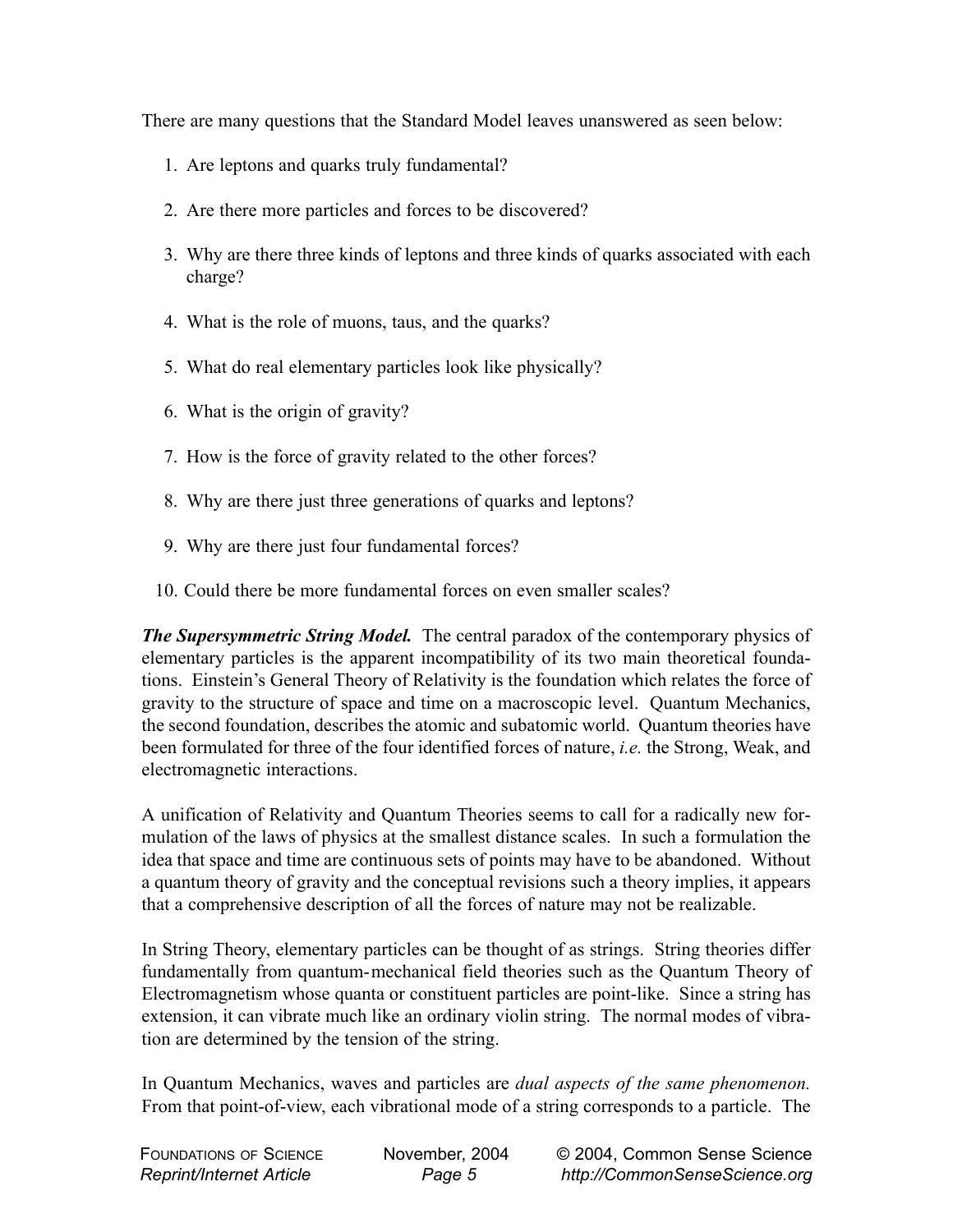vibrational frequency of the mode determines the energy of the particle and also its mass. The various 'elementary particles' are understood as different modes of a single string.

Superstring Theory combines String Theory with a mathematical structure called Supersymmetry. Superstring Theory makes it possible to consider all the four fundamental forces as various aspects of a single underlying principle. The unification of the forces is accomplished in a way that is almost uniquely determined by the logical requirement that the theory be internally consistent.

According to Superstring Theories, the standard laws of physics are approximate versions of a much richer theory that takes into account structures at an inconceivably small distance scale. The strings postulated by the theory are about  $10^{-35}$  meters long, *i.e.*  $10^{-20}$ times the size of the proton.

In Superstring Theory, gravity is defined in a world expanded to nine spatial dimensions plus time. Evidently, six of the nine spatial dimensions must be hidden from view, leaving only the four customary dimensions of space-time to be observed. The six extra dimensions must be curled up to form a structure so small that it cannot be directly seen. For example, a hose has the three-dimensional surface that appears to be one-dimensional when it is observed at scales too coarse to resolve its thickness or volume. In Superstring Theory, it is assumed that the size of the six curled up dimensions is approximately the same as the length of the string or smaller.

In Superstring Theory, there is a string-field that depends on the configurations of the string. A string-like particle is thought of as a 'wavelike' disturbance in ten-dimensional string space. The harmonics of the string vibrations are supposed to correspond to the observed hadrons. Generally speaking, the strings serve to bind together the quarks that make up the proton, the neutron, and other hadrons.

The original string model could only account for bosons, *i.e.* particles with an integral spin such as the pi- meson. A variation of the theory, called the Spinning String Theory, was able to describe both bosons and fermions. The original string theory for bosons required 26 dimensions. The Spinning String Theory only required ten dimensions.

According to Noether's [13] theorem, for every continuous symmetry in physics there is a conserved quantity or charge. The continuous symmetry of rotations in space gives rise to the conservation of angular momentum. Many symmetries in particle string physics are not related to ordinary space. These can be thought of as symmetries related to some socalled internal space involving the six hidden dimensions.

As a string moves, it sweeps out a two-dimensional surface in spacetime called a worldsheet. The only meaningful vibrations of the string are undulations of the worldsheet perpendicular to its surface. Thus, if the string is moving in *d* dimensions, two dimensions of vibration have no physical reality (time and longitudinal vibrations). All real vibrations are transverse vibrations in *d*-2 dimensions.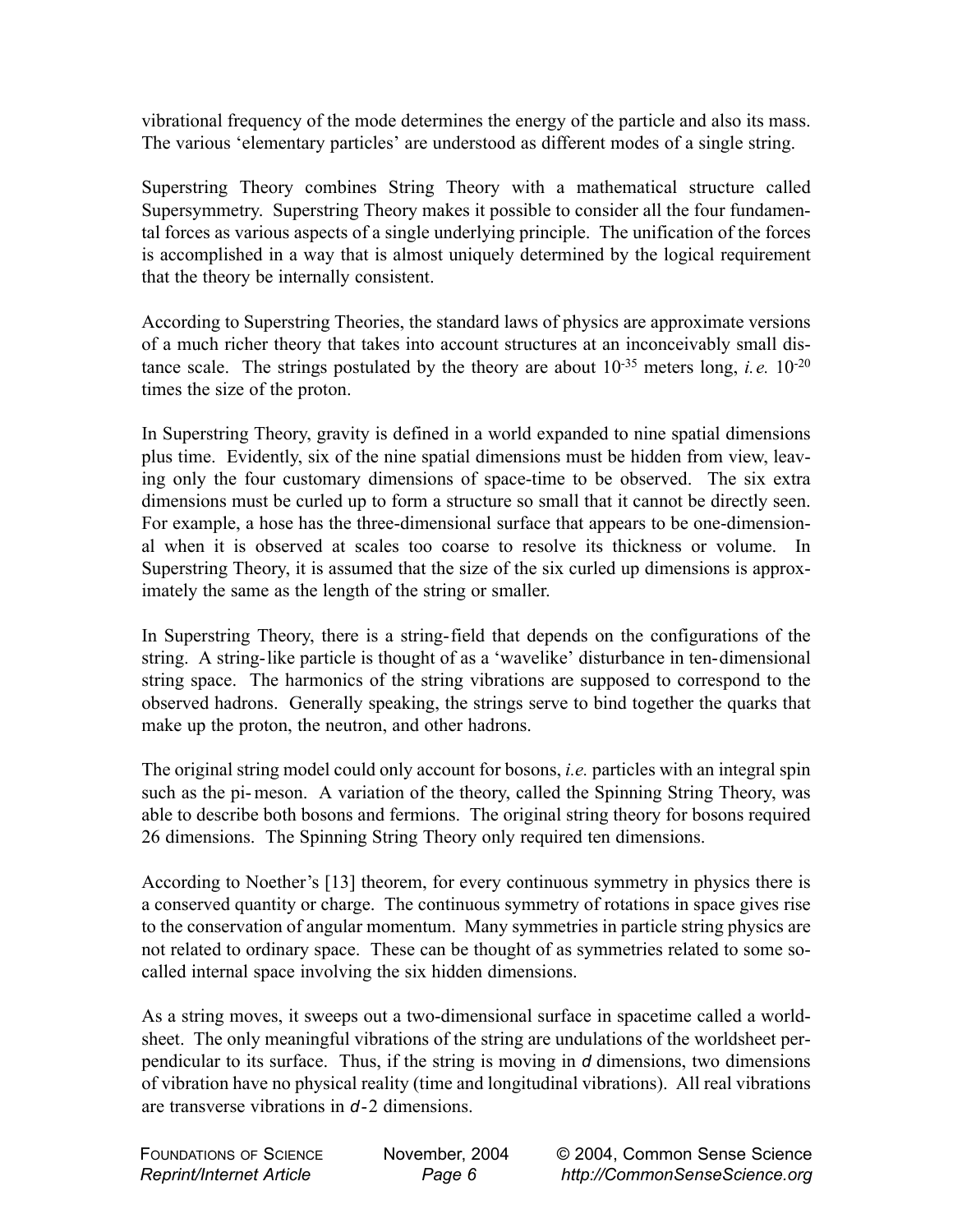The vibrational frequencies of a superstring are determined by its tension, which is measured in units of energy per unit length. The frequencies of the normal vibrational modes of the string are separated by huge gaps. Particles corresponding to the lowest vibrational state are massless. The massless states of Superstring Theory include not only the spin-2 graviton, the spin-1 gauge particles of the other forces, and the spin-0 and spin-½ particles, but also the spin-3/2 gravitino gauge particle associated with supergravity.

For internal consistency superstring theory must lead to the observed *chirality*, or handedness, of the weak force. The weak force is chiral in the sense that it gives rise to effects whose mirror-reflected counterparts do not exist in nature. It is only when space has an odd number of dimensions that the concept of chirality can be defined at all. For example, with nine spatial dimensions superstring theory can be chiral.

Like the Standard Model, the theory of superstrings leaves a lot of unanswered questions as follows:

- 1. Why is observed space-time approximately flat and four-dimensional?
- 2. What sort of mechanism causes the six internal dimensions to curl up?
- 3. Could fundamental particles be composed of multiple strings instead of just one?
- 4. Are there more fundamental forces at scales smaller than string dimensions?
- 5. Why are strings not three dimensional like physical strings?

*The Classical Electromagnetic Model.* Toward the end of the nineteenth century most scientists were of the opinion that all the universe was electromagnetic in origin [14]. There was great optimism at that time that even gravity would turn out to be electromagnetic in origin, since it had the same  $1/R^2$  dependence as the electric force.

With the rapid succession of new scientific discoveries of the twentieth century, scientists were unable to keep pace with an electromagnetic explanation. As a result many new theories were added to science, *e.g.* Quantum Theory, Relativity Theory, Atomic Theory, Nuclear Theory, and Elementary Particle Theory.

The author's work is part of a larger work that seeks to build on the electrodynamic base of the nineteenth century and replace the rashly introduced theories named above. Already completely classical electrodynamic explanations for the structure of the atom [3,4,5], and the nucleus [6]—as well as the emission spectra of the atom, black body radiation, and the photoelectric effect [7]— have been published. Also, a rigorous derivation of the origin of special 'relativistic effects' due to the electrodynamic feedback effect from finite-size elastic charged particles has been published [8]. In each of these cases the classical electrodynamic explanation based on finite-size charged elementary particles has

| <b>FOUNDATIONS OF SCIENCE</b>   | November, 2004 | © 2004, Common Sense Science  |
|---------------------------------|----------------|-------------------------------|
| <b>Reprint/Internet Article</b> | Page 7         | http://CommonSenseScience.org |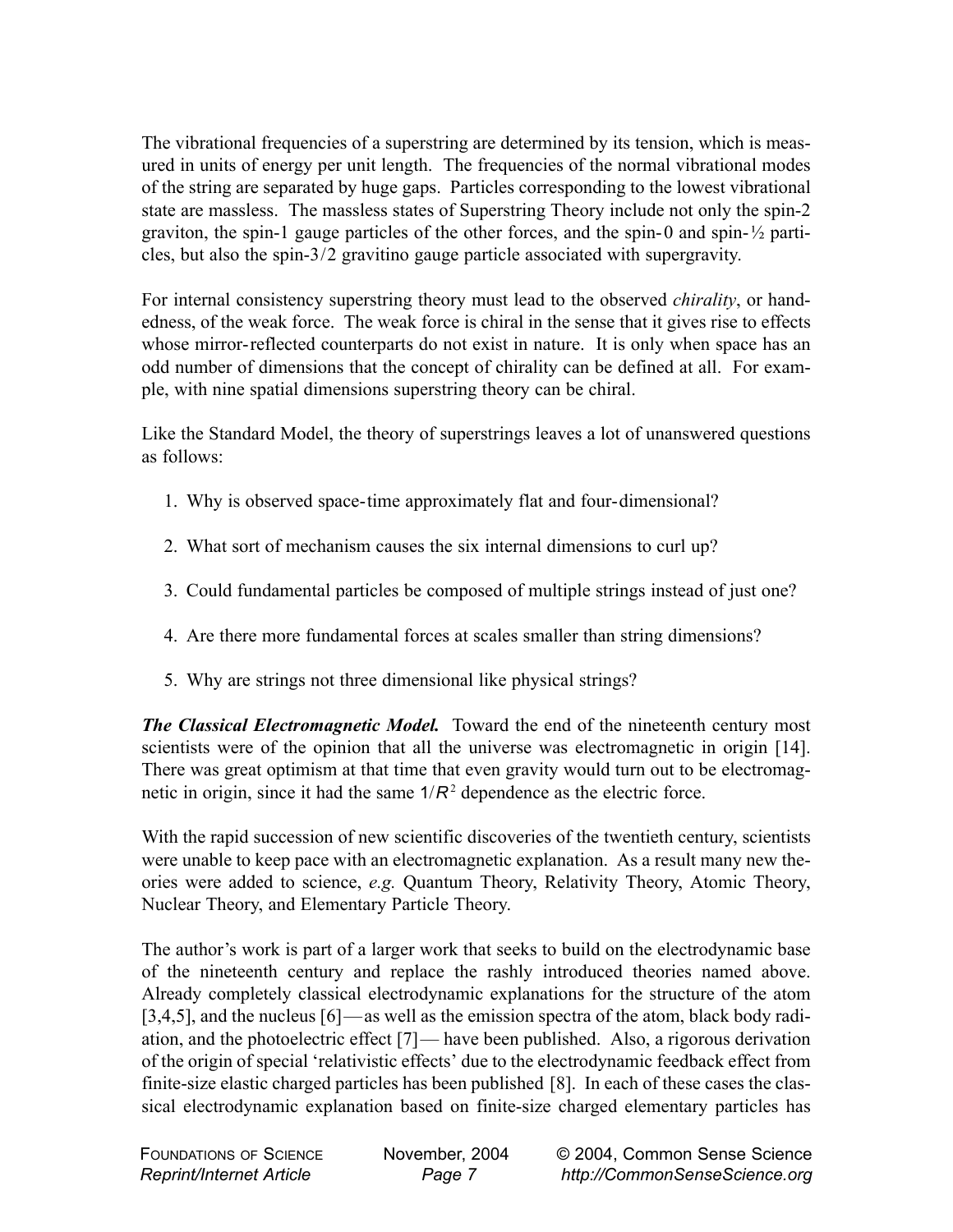proved to be logically superior, describe more experimental data, and to lead to a simpler theory than the one it is replacing.

In this same vein, a new completely classical electrodynamic theory of elementary particles is introduced. It will be shown that this approach is logically superior to the Standard Model and the Supersymmetric String Model of elementary particles and better describes more elementary particles and their decay schemes.





**Figure 2.** Bostick's Toroidal Charge Fiber Ring

based upon a long history of papers [4]. For the purposes of this paper only the work of Arthur Compton, one of his last graduate students (Winston Bostick), and my own experiments with a plasma lightning ball will be referenced.

In 1917, Compton [9,10,11] published a series of experimental papers on the size and shape of the electron as determined by analysis of hard X-ray and gamma ray scattering. He showed that the results are consistent with scattering from thin flexible rings of charge, *i.e.* ring electrons. Compton also derived Owen's experimental law for fluorescent absorption of X-rays based on the electron ring model.

In 1956, Bostick began developing plasma-focus devices and plasma-jet devices in the plasma fusion effort to develop controlled nuclear fusion. With these devices, he was able to demonstrate the existence of *plasmoids.* These spherical droplet-like charge structures were formed from chargefibers. They were stable with a balance of internal forces. From scattering experiments with plasmoids, Bostick discovered that the slender charge-fibers possessed a significant tensile



Bostick's Toroidal Ring

FOUNDATIONS OF SCIENCE *Reprint/Internet Article*

November, 2004 *Page 8*

© 2004, Common Sense Science *http://CommonSenseScience.org*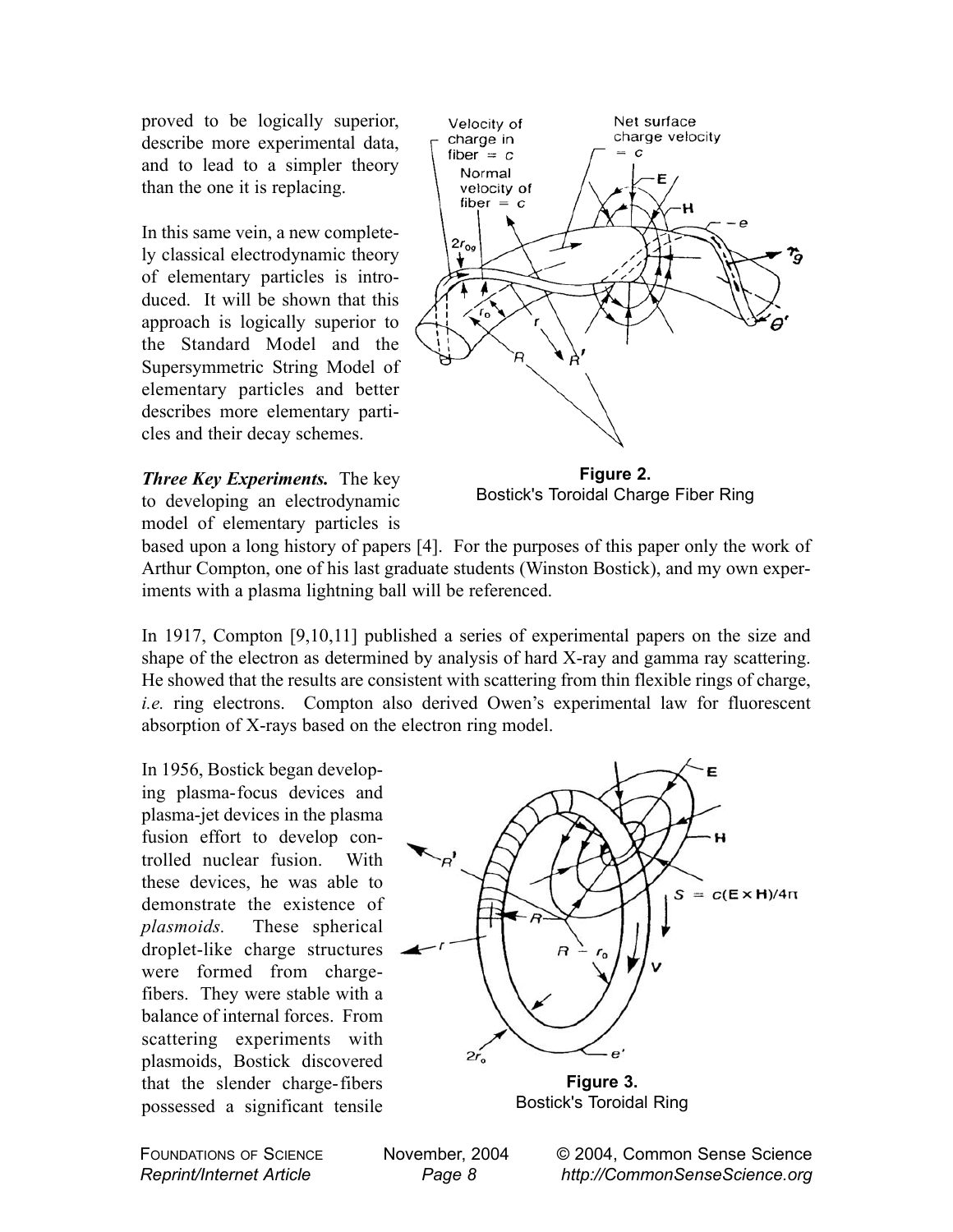strength.

In 1966, Bostick [12] proposed that the electron is a string-like submicroscopic force-free plasmoid. He further proposed that the string of charge that makes up the electron naturally assumes the configuration of a helical spring that is connected end-to-end to form a deformable ring or torus (see Figures 2 and 3).

In the late 1990's, gift shops in the United States began carrying a curiosity device (perhaps based on Bostick's plasma jets) called a "Plasma-Force Ball" or a "Plasma Lightning Ball." What this curiosity device *does* is produce long charge-fibers that extend from a source at the center of a glass globe to the inner surface of the globe. By placing one's finger on the globe where one of these charge-fibers ends on the inner surface of the globe, one can cause the fiber to split into multiple secondary fibers. Occasionally the primary fiber will split into multiple secondary fibers before it reaches the inner surface of the glass globe. These thinner secondary fibers split into multiple tertiary fibers upon contact with the inner surface of the glass sphere when your finger is in contact at the proper spot. It appears that the structure of the original charge-fiber is similar to a rope that consists of multiple intertwined smaller strings.

Thus, experimentally it appears quite natural for charge-fibers to be complex such that there may be a primary charge-fiber that consists of multiple secondary charge-fibers which in turn consist of multiple tertiary charge-fibers. The number of levels to which the primary charge-fiber may be physically subdivided beyond this is unknown, but three levels are sufficient to build a new classical electrodynamic string theory of elementary particles—as will be explained in the subsequent parts of this article that was originally published in [18].

## *References*

- Portions of this paper were originally published in [18].
- 0. Lucas, Jr., Charles W., "The Creator's Fingerprints from Elementary Particles to Solar System to Galaxies," **Proceedings of the Cosmology Conference 2003** held October 31 to November 1, 2003 at Ohio State University, Columbus, Ohio. See www.WorldByDesign.org.
- 1. Griffiths, David, **Introduction to Elementary Particles**, John Wiley and Sons, Inc., New York (1987). See table of elementary particles inside cover.
- 2. Fermi National Accelerator Laboratory web page at www.fnal.gov/pub/inquiring/matter/madeof/
- 3. Lucas, Joseph C., "A Physical Model for Atoms and Nuclei," **Galilean Electrodynamics**, Vol. 7, No.1, *pp*. 3-12 (1996).
- 4. Lucas, Charles W. Jr., "A New Foundation for Modern Physics," **Foundations of Science,** Vol. 4, No. 4, *pp.*1-8 (2001).